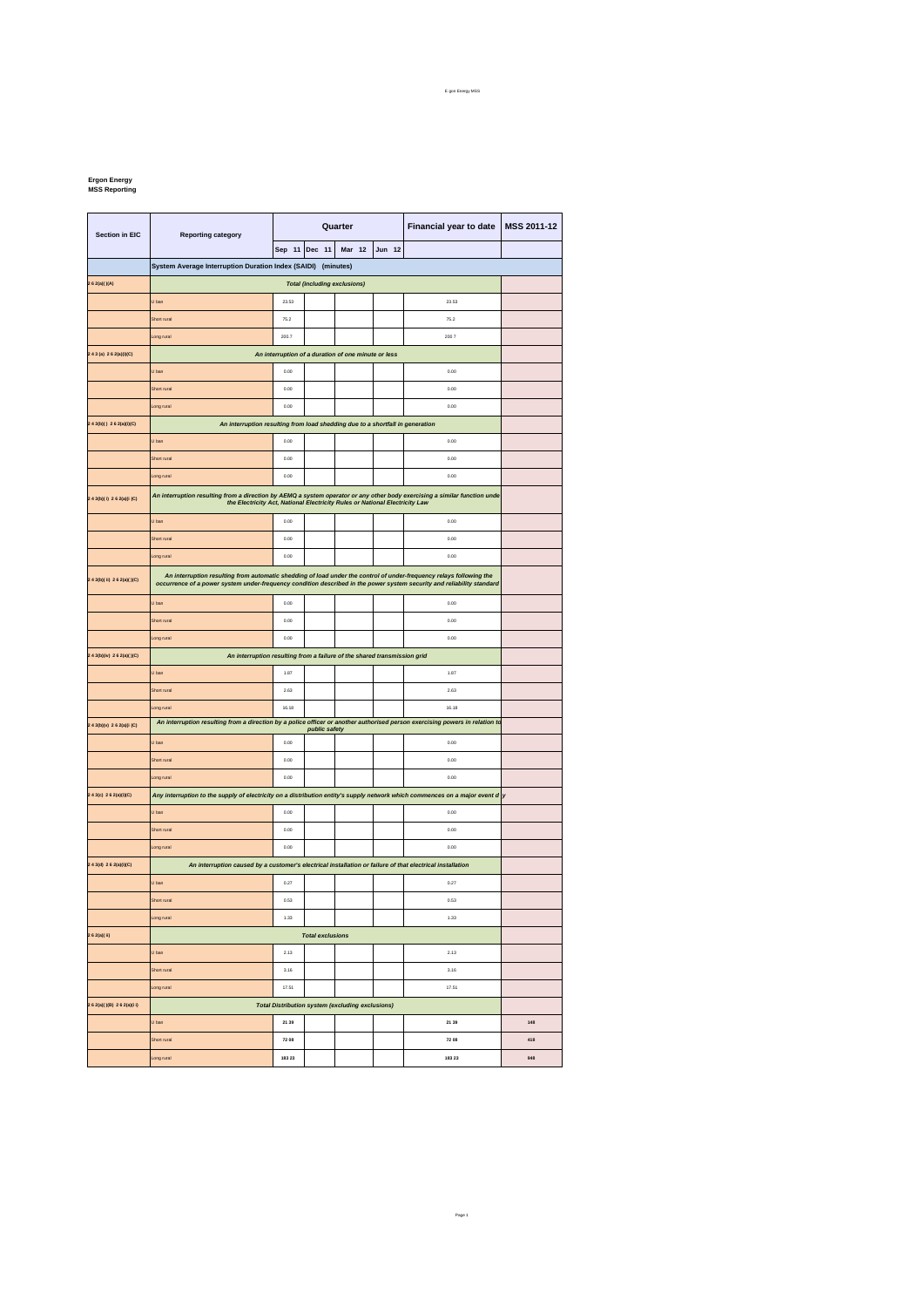|                              |                                                                                                                                                                                                                                               | Quarter                              |  |  |  | Financial year to date | MSS 2011-12 |  |
|------------------------------|-----------------------------------------------------------------------------------------------------------------------------------------------------------------------------------------------------------------------------------------------|--------------------------------------|--|--|--|------------------------|-------------|--|
| <b>Section in EIC</b>        | <b>Reporting category</b>                                                                                                                                                                                                                     | Sep 11<br>Dec 11<br>Mar 12<br>Jun 12 |  |  |  |                        |             |  |
|                              | System Average Interruption Frequency Index (SAIFI) (number)                                                                                                                                                                                  |                                      |  |  |  |                        |             |  |
|                              | <b>Total (including exclusions)</b>                                                                                                                                                                                                           |                                      |  |  |  |                        |             |  |
| 2 6 2(a)(i)(A) 2 6 2(a)(iii) | J ban                                                                                                                                                                                                                                         | 0.28                                 |  |  |  | 0.28                   |             |  |
|                              | Short rural                                                                                                                                                                                                                                   | 0.63                                 |  |  |  | 0.63                   |             |  |
|                              | Long rura                                                                                                                                                                                                                                     | 1.65                                 |  |  |  | 1.65                   |             |  |
| 243(a) 262(a)(i)(C)          | An interruption of a duration of one minute or less                                                                                                                                                                                           |                                      |  |  |  |                        |             |  |
|                              | U ban                                                                                                                                                                                                                                         | 0.00                                 |  |  |  | 0.00                   |             |  |
|                              | Short rural                                                                                                                                                                                                                                   | 0.00                                 |  |  |  | 0.00                   |             |  |
|                              | Long rural                                                                                                                                                                                                                                    | 0.00                                 |  |  |  | 0.00                   |             |  |
|                              | An interruption resulting from load shedding due to a shortfall in generation                                                                                                                                                                 |                                      |  |  |  |                        |             |  |
| 2.43(b)(i) 2.62(a)(i)(C)     | J ban                                                                                                                                                                                                                                         | 0.00                                 |  |  |  | 0.00                   |             |  |
|                              | Short rural                                                                                                                                                                                                                                   | 0.00                                 |  |  |  | 0.00                   |             |  |
|                              | Long rural                                                                                                                                                                                                                                    | 0.00                                 |  |  |  | 0.00                   |             |  |
|                              | An interruption resulting from a direction byAEMO , a system operator or any other body exercising a similar function unde<br>the Electricity Act, National Electricity Rules or National Electricity Law                                     |                                      |  |  |  |                        |             |  |
| 2 4 3(b)(i) 2 6 2(a)(i)(C)   | J ban                                                                                                                                                                                                                                         | 0.00                                 |  |  |  | 0.00                   |             |  |
|                              | Short rural                                                                                                                                                                                                                                   | 0.00                                 |  |  |  | 0.00                   |             |  |
|                              | ong rural                                                                                                                                                                                                                                     | 0.00                                 |  |  |  | 0.00                   |             |  |
|                              | An interruption resulting from automatic shedding of load under the control of under-frequency relays following the<br>occurrence of a power system under-frequency condition described in the power system security and reliability standard |                                      |  |  |  |                        |             |  |
|                              | J ban                                                                                                                                                                                                                                         | 0.00                                 |  |  |  | 0.00                   |             |  |
| 2 4 3(b)(iii) 2 6 2(a)(i)(C) | Short rural                                                                                                                                                                                                                                   | 0.00                                 |  |  |  | 0.00                   |             |  |
|                              | ong rura                                                                                                                                                                                                                                      | 0.00                                 |  |  |  | 0.00                   |             |  |
|                              | An interruption resulting from a failure of the shared transmission grid                                                                                                                                                                      |                                      |  |  |  |                        |             |  |
|                              | J ban                                                                                                                                                                                                                                         | 0.05                                 |  |  |  | 0.05                   |             |  |
| 2 4 3(b)(iv) 2 6 2(a)(i)(C)  | Short rural                                                                                                                                                                                                                                   | 0.05                                 |  |  |  | 0.05                   |             |  |
|                              | ong rural                                                                                                                                                                                                                                     | 0.33                                 |  |  |  | 0.33                   |             |  |
|                              | An interruption resulting from a direction by a police officer or another authorised person exercising powers in relation to<br>public safety                                                                                                 |                                      |  |  |  |                        |             |  |
|                              | J ban                                                                                                                                                                                                                                         | 0.00                                 |  |  |  | 0.00                   |             |  |
| 2 4 3(b)(v) 2 6 2(a)(i)(C)   | Short rural                                                                                                                                                                                                                                   | 0.00                                 |  |  |  | 0.00                   |             |  |
|                              | Long rural                                                                                                                                                                                                                                    | 0.00                                 |  |  |  | 0.00                   |             |  |
|                              | Any interruption to the supply of electricity on a distribution entity's supply network which commences on a major event d $ y $                                                                                                              |                                      |  |  |  |                        |             |  |
|                              | U ban                                                                                                                                                                                                                                         | 0.00                                 |  |  |  | 0.00                   |             |  |
| 2 4 3(c) 2 6 2(a)(i)(C)      | Short rural                                                                                                                                                                                                                                   | 0.00                                 |  |  |  | 0.00                   |             |  |
|                              | Long rural                                                                                                                                                                                                                                    | 0.00                                 |  |  |  | 0.00                   |             |  |
|                              | An interruption caused by a customer's electrical installation or failure of that electrical installation                                                                                                                                     |                                      |  |  |  |                        |             |  |
| 2.43(d) 2.62(a)(i)(C)        | U ban                                                                                                                                                                                                                                         | 0.00                                 |  |  |  | 0.00                   |             |  |
|                              | Short rural                                                                                                                                                                                                                                   | 0.00                                 |  |  |  | 0.00                   |             |  |
|                              | Long rural                                                                                                                                                                                                                                    | 0.00                                 |  |  |  | 0.00                   |             |  |
| 2 6 2(a)(iii)                | <b>Total exclusions</b>                                                                                                                                                                                                                       |                                      |  |  |  |                        |             |  |
|                              | U ban                                                                                                                                                                                                                                         | 0.06                                 |  |  |  | 0.06                   |             |  |
|                              | Short rural                                                                                                                                                                                                                                   | 0.06                                 |  |  |  | 0.06                   |             |  |
|                              | Long rural                                                                                                                                                                                                                                    | 0.33                                 |  |  |  | 0.33                   |             |  |
|                              | <b>Total Distribution System (excluding exclusions)</b>                                                                                                                                                                                       |                                      |  |  |  |                        |             |  |
| 2 6 2(a)(i)(B) 2 6 2(a)(iii) | U ban                                                                                                                                                                                                                                         | 0.22                                 |  |  |  | 022                    | 196         |  |
|                              | Short rural                                                                                                                                                                                                                                   | 057                                  |  |  |  | 057                    | 39          |  |
|                              | Long rural                                                                                                                                                                                                                                    | 132                                  |  |  |  | 1 3 2                  | 730         |  |

Page 2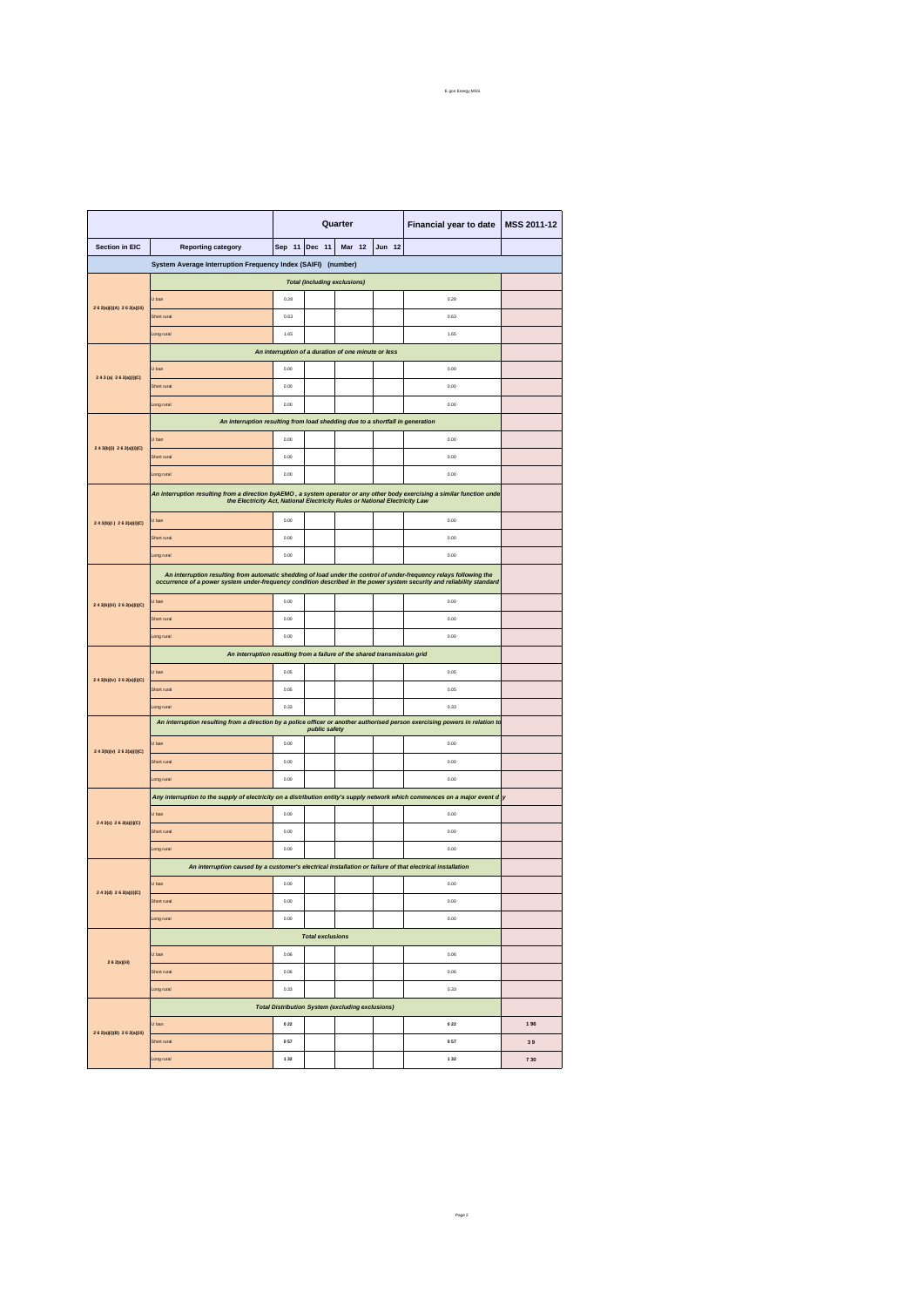| Section in EIC |                                                                       | Date |
|----------------|-----------------------------------------------------------------------|------|
|                | A description of any major event days                                 |      |
|                | No Major Event Days recorded during the July - September Quarter 2011 |      |
|                |                                                                       |      |
|                |                                                                       |      |
|                |                                                                       |      |
| 2 6 2(a)(i)(D) |                                                                       |      |
|                |                                                                       |      |
|                |                                                                       |      |
|                |                                                                       |      |
|                |                                                                       |      |
|                |                                                                       |      |

| Section in EIC | An explanation of reasons for a distribution entity exceeding (where applicable) those minimum service standards and prop | <b>Exceeded MSS</b> |
|----------------|---------------------------------------------------------------------------------------------------------------------------|---------------------|
|                | Please see attached July - September Quarter 2011 MSS GSL Report                                                          |                     |
|                |                                                                                                                           |                     |
|                |                                                                                                                           |                     |
|                |                                                                                                                           |                     |
|                |                                                                                                                           |                     |
| 262(a)(i)(E)   |                                                                                                                           |                     |
|                |                                                                                                                           |                     |
|                |                                                                                                                           |                     |
|                |                                                                                                                           |                     |
|                |                                                                                                                           |                     |
|                |                                                                                                                           |                     |
|                |                                                                                                                           |                     |